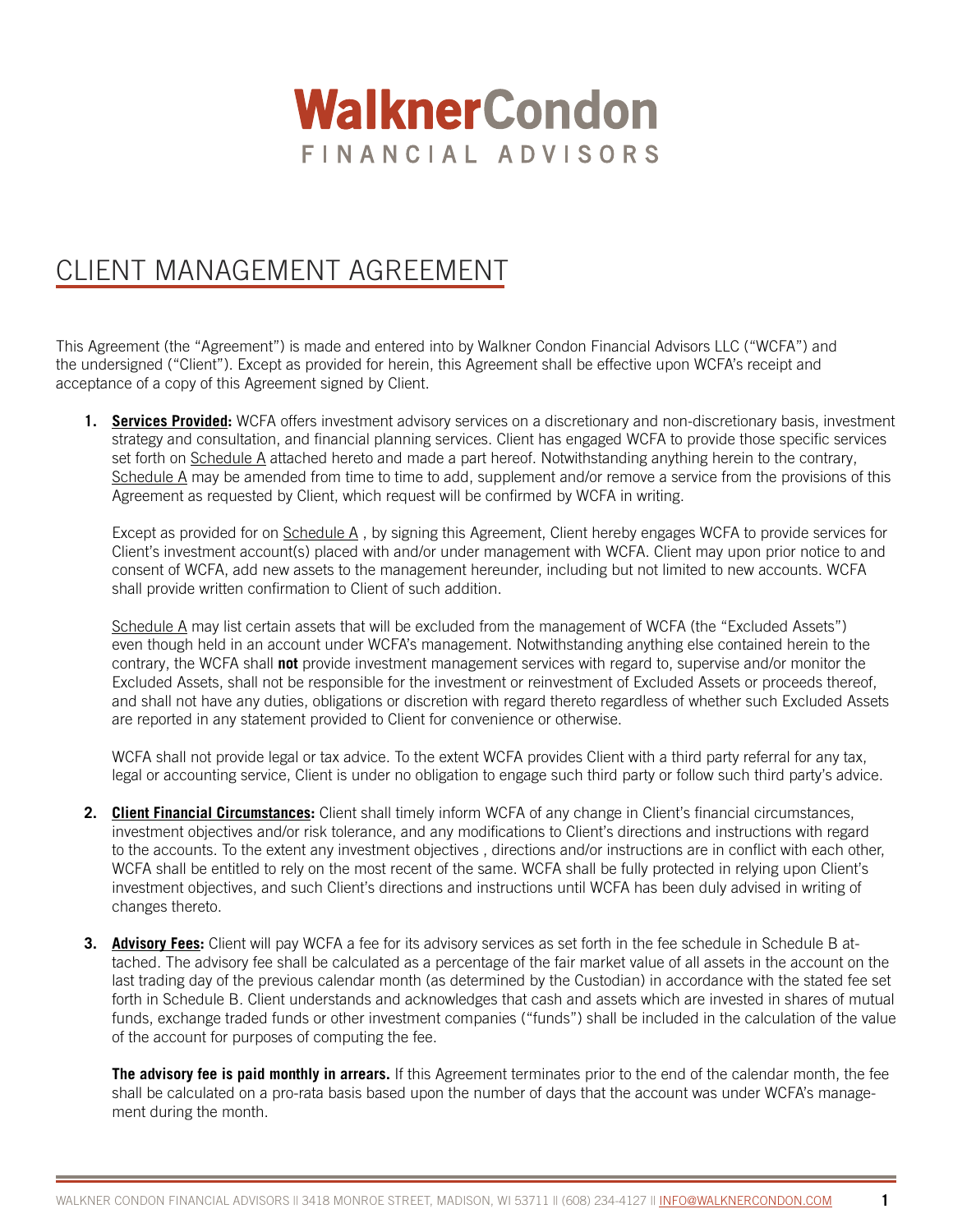For other services hereunder, if any, Client shall pay WCFA the fees set forth on Schedule B in such amount(s) and at such time(s) as are provided for in Schedule B.

Client shall authorize Custodian to automatically deduct the fee from the account when due and payable. Payment of the fee will be set forth on the next Custodian account statement sent to Client. WCFA reserves the right to amend its fee schedule as set forth in Schedule B from time to time upon thirty (30) days prior written notice to Client except as prohibited by applicable law. From and after the effective date of the modified fee, Client shall pay the modified fee as provided for herein.

- **4. Executing Account Transactions:** Brokerage commissions and/or transaction fees are generally charged for effecting securities transactions. These commissions and/or transaction fees are charged to Client exclusive of, and in addition to, any fee payable to WCFA hereunder. Client is solely responsible for the payment of any and all fees, costs and expenses incurred in connection with any brokerage account. Unless otherwise directed by Client in writing, WCFA has the discretion to choose the broker-dealer through which to execute Client's securities transactions.
- **5. Custody:** WCFA shall not take possession of Client funds or securities, and is not authorized to hold or receive any stock, bond or other security or investment certificate or cash (except in the payment of fees) for Client. Custody of assets held in any Client account shall be maintained and held by one or more independent custodians (each a "Custodian"). Client understands and acknowledges that Custodian and a broker-dealer that WCFA engages for securities brokerage transactions may be the same or affiliated entities.
- **6. Periodic Reporting and Valuation:** Custodian shall send at least quarterly account statements that contain a description of all activity, cash balance, and portfolio holdings in the account, as well as the fee paid. Client is responsible for verifying the accuracy of the fee calculation, as Custodian will not verify the calculation. WCFA may also provide Client with reports. Unless required by applicable law, WCFA will not provide Client with an invoice showing the fees charged.
- **7. Termination:** This Agreement shall terminate upon a party's written notice to the other party of its intention to terminate this Agreement, provided, however, that WCFA shall give Client at least thirty (30) days prior notice of such termination. Notwithstanding the above, if Client received the Brochure (as defined herein) less than 48 hours before Client entered into this Agreement, Client has the right to terminate this Agreement within five (5) business days after entering into it by giving written notice of such cancellation to WCFA with the payment of no fees. Transactions in progress on the termination date shall be completed in the normal course of business. Any provision relating to representations, warranties, confidentiality, arbitration, limits of liability and any other subject that would, by its nature, be deemed to survive termination of this Agreement will survive termination. Termination of this Agreement will not affect the validity of any action previously taken by WCFA under this Agreement, or liabilities or obligation of the parties from transactions initiated before termination of this Agreement. If Client is a natural person, the disability or incompetency of Client shall not terminate or change the terms of this Agreement except as provided by applicable law or pursuant to a custodial arrangement.
- **8. Other Investment Accounts:** Client understands that WCFA performs investment advisory services and other services for other clients and will continue to do so. Client agrees that WCFA may give advice or take action in the performance of its duties with respect to any of its other clients, itself, or its members, managers and/or employees' own accounts, which may differ from advice given to or action taken on behalf of Client. WCFA is not obligated to buy, sell or recommend for Client any security or other investment that WCFA, its members, managers or employees may buy, sell or recommend for any other client or for their own accounts. Client acknowledges and understands that, due to differences in suitability standards, investment goals and personal circumstances, any action WCFA takes with respect to a particular investment may, for a different client, differ or be opposed to the recommendation, advice and/or action of WCFA on behalf of Client. This Agreement does not limit or restrict in any way WCFA from buying, selling or trading in any securities or other investments for its own personal accounts.
- **9. Proxy Voting:** WCFA does not vote proxies or respond to class action requests or legal notices on behalf of Client. Client has the responsibility for making all proxy-voting and class action /legal decisions.
- **10. Client Representations:** If this Agreement is executed on behalf of a prospective client by a trustee, other fiduciary, officer, partner or other representative of Client ("Client Representative"), such Client Representative represents and warrants to WCFA that: (a) the execution, delivery and performance of the Agreement are authorized under Client's plan, trust, and/or applicable governing documents, and applicable law; (b) such Client Representative is duly authorized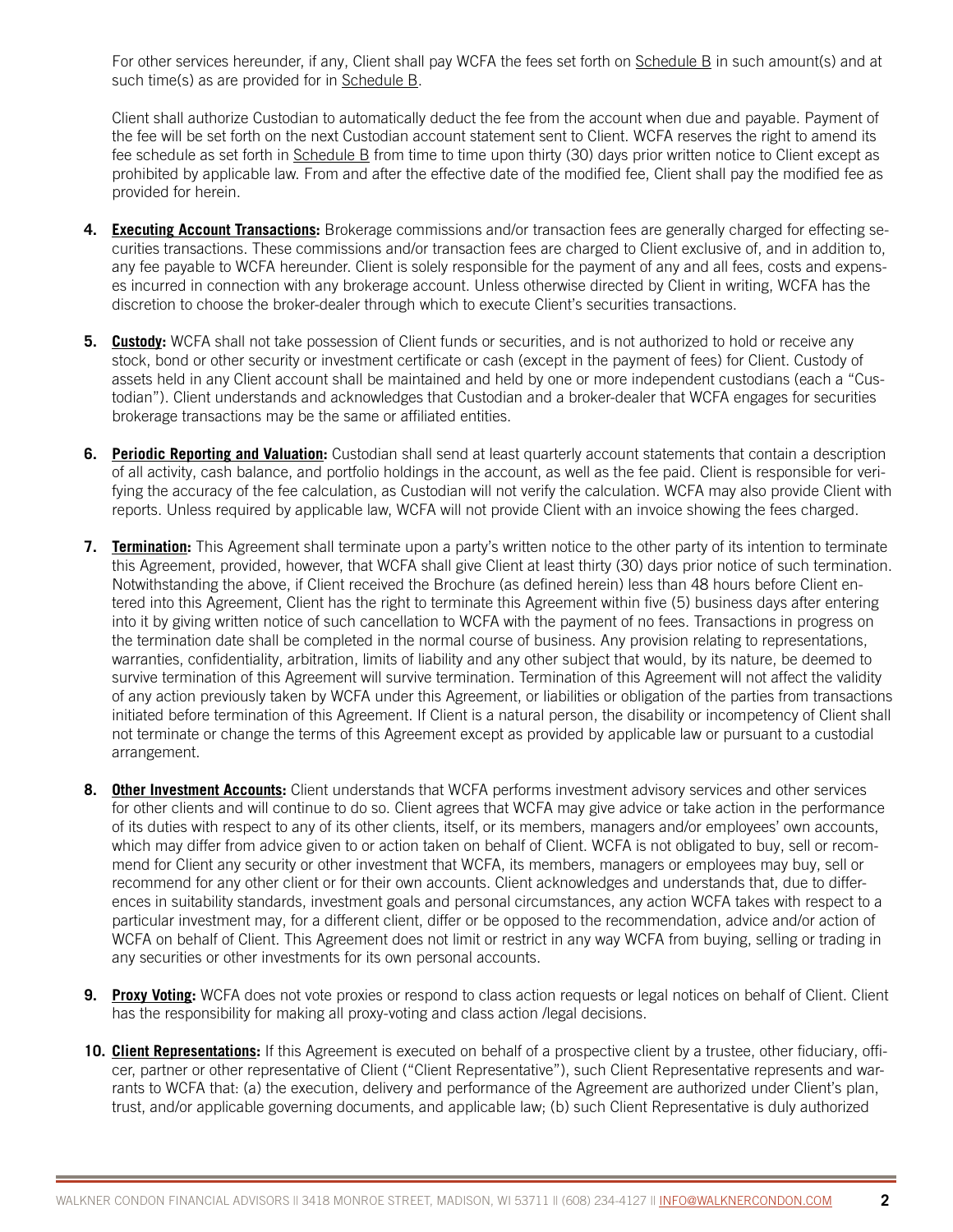and empowered to negotiate the terms of this Agreement, including fees, and to execute and deliver this Agreement on behalf of Client; and (c) Client has forwarded to WCFA copies of all plans, trusts and/or other documents containing provisions that may reasonably be expected to be relevant to WCFA in connection with entering into and providing services to Client under this Agreement. Client shall inform WCFA of any event that might affect this authority.

- **11. Notices/Directions:** WCFA is authorized to accept written direction from Client in writing by letter or electronic mail, or verbal direction from Client in person or by telephone. All other notices shall be as provided for herein.
- **12. Risk and Liability:** Notwithstanding anything else contained herein or otherwise to the contrary, WCFA does not guarantee the future performance of any account or any specific level of performance, the success of any investment decision or strategy that WCFA may use, or the success of WCFA's overall management of or recommendations with regard to any account. The price of securities can and will fluctuate, and any individual security may become worthless. Notwithstanding anything else contained herein to the contrary, and except as may otherwise be required by law, WCFA shall not be liable to Client for: (a) any loss that Client may suffer as a result of WCFA's good faith decisions or actions where it exercises the degree of care, skill, prudence and diligence under the circumstances that a prudent person acting in a fiduciary capacity would use in the conduct of an enterprise of a like character and with like aims; (b) any loss arising from WCFA's adherence to Client's oral or written instructions, directions, investment mandates, guidelines, restrictions and/or investment policy; or (c) any act or failure to act by a third- party. *Federal and State securities laws impose*  liabilities under certain circumstances on persons who act in good faith, and therefore nothing contained herein shall *in any way constitute a waiver or limitations of any rights Client may have under those federal or state laws.*
- **13. Arbitration:** Any controversy or claim which may arise between the parties, including any controversy or claim relating in any manner to this Agreement, shall be resolved by arbitration before the Financial Industry Regulatory Authority, Inc. ("FINRA"). The arbitration shall be conducted in accordance with FINRA's then current rules relating to procedure, discovery and substance for arbitration of customer disputes, applying the standards of applicable law. Each party shall bear the expense of their own attorneys' fees and costs. Any award rendered by the FINRA arbitrator(s) shall be final and binding on all parties to this Agreement. The parties agree that a judgment upon the award may be entered in any court having competent jurisdiction for the purpose of enforcing the award. In the event that FINRA declines, for any reason whatsoever, to accept an arbitration request by a party hereto, then arbitration shall be submitted to the American Arbitration Association (AAA) in accordance with its commercial arbitration rules then in effect. All arbitration shall occur in Madison, Wisconsin. This arbitration provision in no way limits or affects the parties' rights under applicable law or constitutes a waiver of the right to seek a judicial forum if this arbitration provision, or any waiver herein, would be void under federal or state securities laws.
- **14. Brochures:** By signing below, Client acknolwedges receipt of Part 2A of WCFA's Form ADV, Part 2B, and Form CRS for those individuals that will be working on Client's account (collectively, the "Brochure") as required by applicable law. The Brochure was provided to Client either (a) at least 48 hours prior to entering into this Agreement, or (b) at the time of Client entering into this Agreement with the right to terminate such Agreement as provided for herein. Hereinafter, Client consents to the electronic delivery of the annual Brochure, material modifications or amendments to the same, account statements and reports. Client understands and acknowledges that the Brochure(s) and such other materials will be electronically delivered to the most current authorized e-mail address WCFA has on record for Client or placed in the Client's account web portal if applicable; provided, however, that Client may, at any time, provide WCFA with written notice that Client wishes to opt out of electronic transmission.
- **15. Privacy Notice:** WCFA has disclosed to Client its policies and procedures regarding the use and safekeeping of personal information. By signing below, Client acknowledges that Client has received WCFA's privacy notice. Hereinafter, Client consents to the electronic delivery (as described in Section 14 above) of any modifications to the privacy notice.
- **16. Validity:** Any provision of this Agreement that is determined by competent authority to be unenforceable in any jurisdiction shall be ineffective to the extent of such unenforceability without invalidating the remaining provisions hereof; and no such unenforceability shall invalidate or render unenforceable the same provision in other circumstances. In all other respects, this Agreement will continue and remain in full force and effect. No term or provision of this Agreement may be waived except in writing signed by the party against whom such waiver is sought to be enforced. This Agreement contains the entire understanding between Client and WCFA concerning the subject matter of this Agreement. No other agreements, covenants, representations, or warranties, express or implied, oral or written, have been made by any party to any other party concerning the subject matter of this Agreement.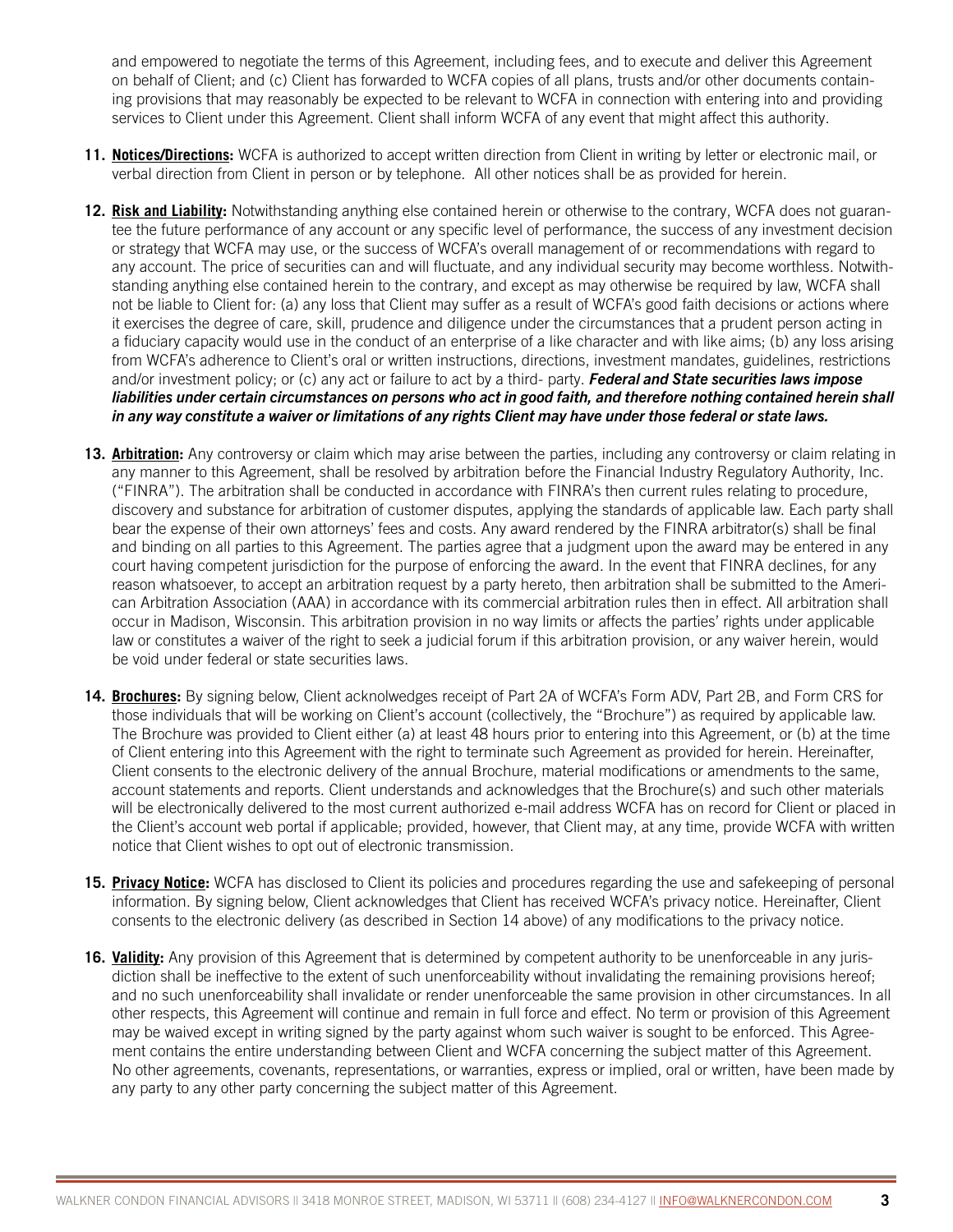- **17. Multiple Owners/Joint and Several Obligations:** In the event more than one person executes this Agreement as Client, each person signing as Client agrees to be jointly and severally bound by the terms and conditions of this Agreement and by each obligation assumed by Client under this Agreement. Each joint Client shall have the authority to direct or bind the accounts without the prior consent of any other joint Client. If any account is titled as tenants in common or as joint tenants, each tenant in common or joint tenant Client shall own an equal percentage unless all persons who have executed this Agreement as Clients instruct WCFA otherwise in writing. Such Clients agree that withdrawals and additions to the accounts shall not change their respective ownership percentages.
- **18. Governing Law:** This Agreement, its construction and interpretation, the performance of the parties, and their rights, duties and obligations, shall in all circumstances be governed by and determined in accordance with the laws of the State of Wisconsin, without regard to its choice of law principles.
- **19. Amendments:** WCFA shall have the right to amend or modify this Agreement upon thirty (30) days prior written notice to Client, unless a greater notification period is required hereunder or by applicable law.
- **20. Assignment:** This Agreement may not be assigned by either party to any third-party without the prior consent of the other party. Such consent may be obtained by WCFA pursuant to a negative consent process in accordance with applicable law.
- **21. Counterparts:** This Agreement may be executed in two or more counterparts, each of which shall be deemed an original, but all of which together shall constitute one and the same instrument, and in pleading or proving any provision of this Agreement it shall not be necessary to produce more than one such counterpart. The parties further agree that signatures received via fax or which have been scanned and received via email shall constitute an original, and that electronic signatures submitted by Client through DocuSign© or similar electronic signature application from an authorized e-mail address shall constitute an original as well.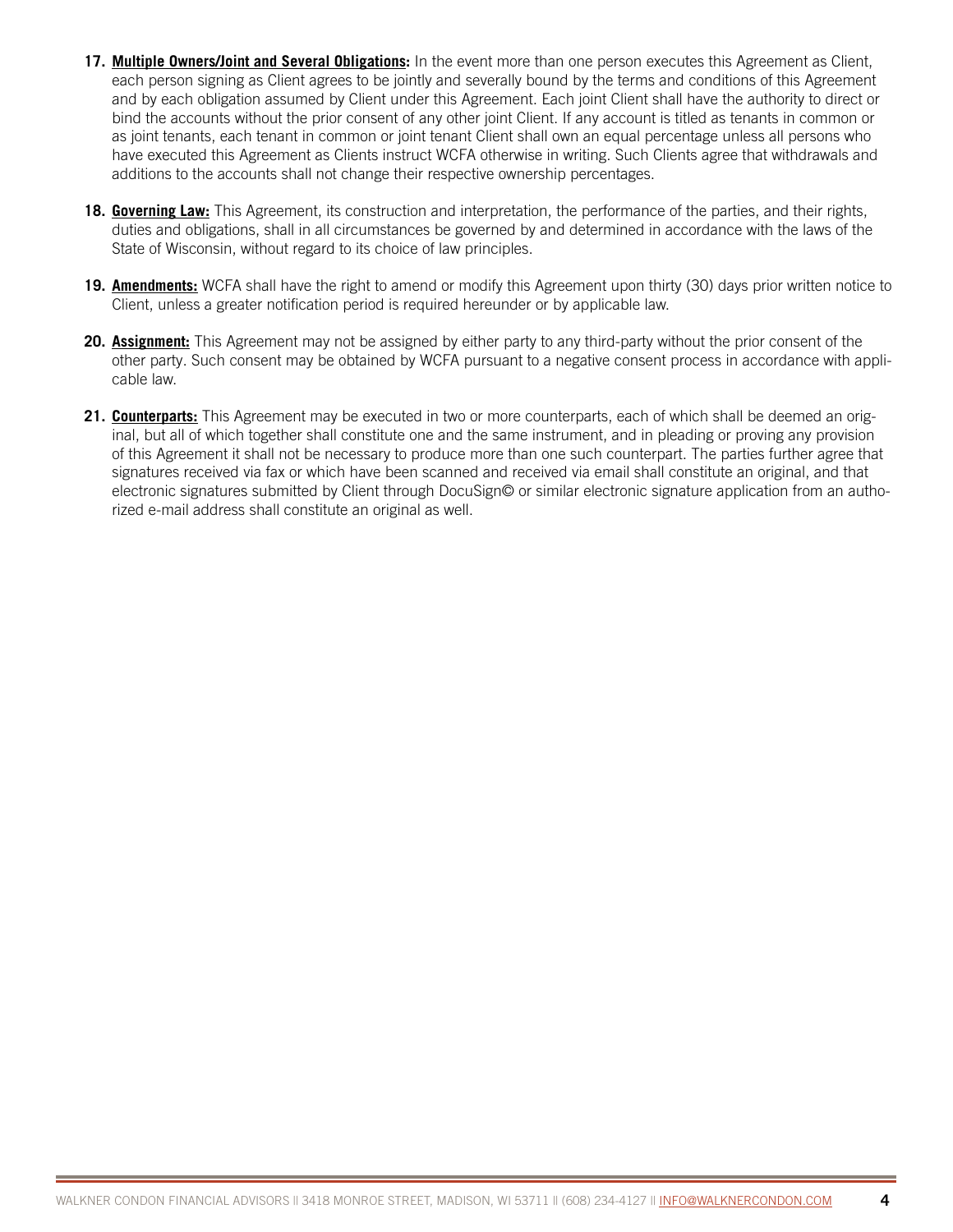Please read carefully, complete, and sign this Agreement. If you have questions or do not understand all of the information and disclosures in this Agreement, please contact WCFA before signing this Agreement.

## **ACCEPTED BY CLIENT**

ENTITY NAME (IF APPLICABLE)

**SIGNATURE SIGNATURE** PRINT NAME PRINT NAME DATE DATE

## **ACCEPTED BY ADVISOR**

WALKNER CONDON FINANCIAL ADVISORS LLC

BY:

ITS AUTHORIZED SIGNATORY

DATE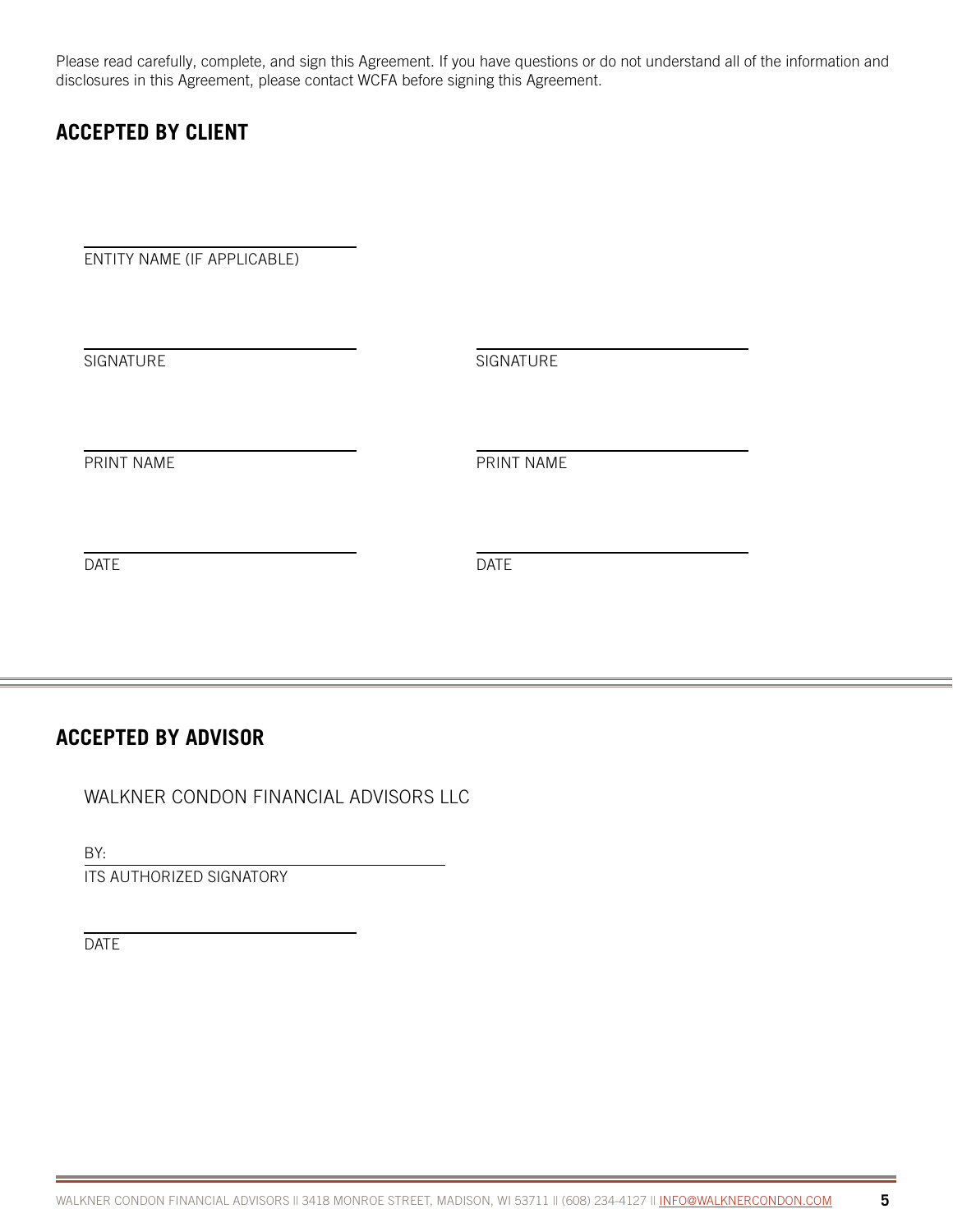## **SCHEDULE A**

## **SERVICES**

**Discretion:** Client hereby appoints WCFA as Client's investment advisor to perform the services hereafter described with respect to the accounts, and WCFA accepts such appointment. WCFA shall provide Client with continuous and regular supervision and management services with regard to the accounts, and WCFA shall have the discretionary authority to invest and reinvest assets and proceeds of the accounts without obtaining Client's prior confirmation or consent. Such authority includes, but is not limited to, purchasing, selling, exchanging, tendering, trading in and/or otherwise acquiring and disposing of securities and/or contracts relating to the same, on margin or otherwise, giving instructions in furtherance of such authority to the registered broker-dealer and/or Custodian of the accounts, acting on behalf of Client in all matters necessary or incidental to the handling of the accounts subject to the terms hereof, and selecting, retaining and terminating sub-advisors. Client will execute instructions regarding WCFA's trading authority as required by each Custodian.

The following accounts, and those subsequently added accounts, held at the Custodian(s) will be managed by WCFA on a discretionary basis:

All accounts under WCFA's management

Only the following accounts under WCFA's management:

| <b>ACCOUNT NAME AND/OR ACCOUNT #</b> | <b>ASSET DESCRIPTION</b> |
|--------------------------------------|--------------------------|
|                                      |                          |
|                                      |                          |
|                                      |                          |
|                                      |                          |
|                                      |                          |

The following assets are excluded assets where we will not be providing investment advisory services:

| <b>ASSET DESCRIPTION</b> |
|--------------------------|
|                          |
|                          |
|                          |
|                          |
|                          |
|                          |

Client authorizes WCFA to implement all or a portion of the investment advice through one or more unaffiliated investment managers or investment platform (herein the "Independent Manager").

#### SELECT ONE OPTION ONLY:

WCFA **may** select, remove and/or modify allocation to investment products with the Independent Manager, and **may** remove the Independent Manager without notice to or consent of Client

WCFA **may not** select, remove and/or modify allocation to investment products with the Independent Manager, and **may not** remove the Independent Manager without notice to or consent of Client.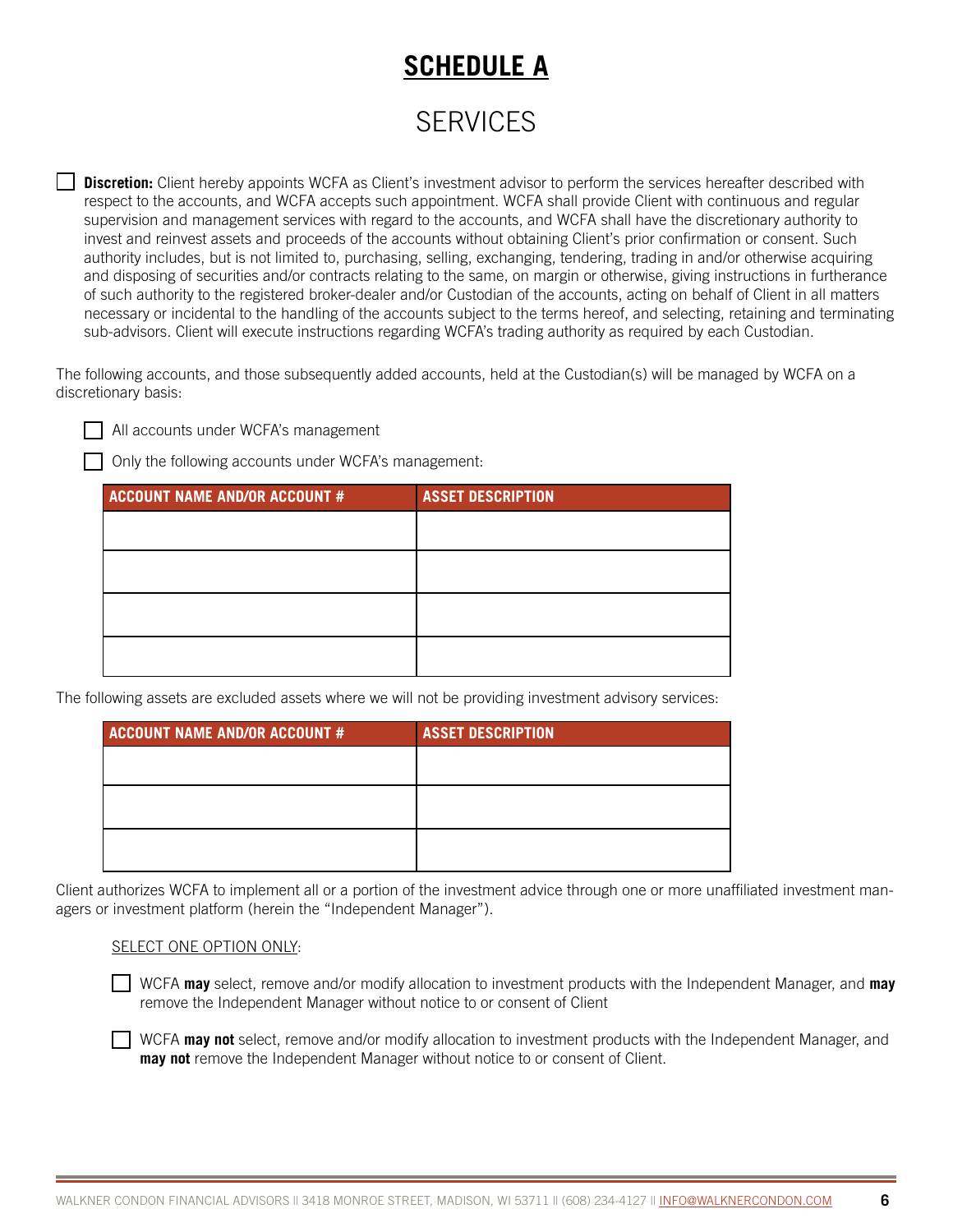**Non-Discretion:** Client hereby appoints WCFA as Client's non-discretionary investment advisor to perform the services hereafter provided with respect to the accounts, and WCFA accepts such appointment. WCFA shall be responsible for the investment and reinvestment of the accounts and proceeds in the same, expressly subject to Client's oral and written directions and instructions and Client consent. WCFA shall make no purchase, sale, exchange, tender, trade or acquisition of an asset without the prior consent of Client. Client will execute instructions regarding WCFA's trading authority as required by each Custodian.

The following accounts held at the Custodian(s) will be managed by WCFA on a non-discretionary basis:

All accounts under WCFA's management

Only the following accounts under WCFA's management:

| <b>ACCOUNT NAME AND/OR ACCOUNT #</b> | <b>ASSET DESCRIPTION</b> |
|--------------------------------------|--------------------------|
|                                      |                          |
|                                      |                          |
|                                      |                          |
|                                      |                          |

Upon Client's consent, WFCA may implement all or a portion of the investment advice through one or more Independent Managers. Upon Client's consent, WFCA may implement all or a portion of the investment advice through one or more Independent Managers.

#### SELECT ONE OPTION ONLY:

WCFA **may** select, remove and/or modify allocation to investment products with the Independent Manager, and **may** remove the Independent Manager without notice to or consent of Client

WCFA **may not** select, remove and/or modify allocation to investment products with the Independent Manager, and **may not** remove the Independent Manager without notice to or consent of Client.

**Non-Discretionary Consulting Services:** Client hereby retains WCFA to provide review and consulting services with respect to investments in those Client accounts held away, including but not limited to, 401(k) accounts, which are identified below (the "reviewed accounts"). These services include, but are not limited to, providing recommendations as to asset allocation and as to securities to purchase, exchange, tender, trade and/or otherwise acquire within the reviewed accounts. Client has the sole discretion to determine whether and when to effectuate WCFA's advice within the reviewed accounts. Any recommendation provided by WCFA to Client must be undertaken by Client or a third party as WCFA has no authority to direct the allocation, purchase, exchange, tender, trade and/or other acquisition of any security in these reviewed accounts.

| <b>ACCOUNT HOLDER</b> | <b>TITLE OF ACCOUNT</b> | <b>CUSTODIAN OR INVESTMENT COMPANY</b> |
|-----------------------|-------------------------|----------------------------------------|
|                       |                         |                                        |
|                       |                         |                                        |
|                       |                         |                                        |
|                       |                         |                                        |

The following accounts: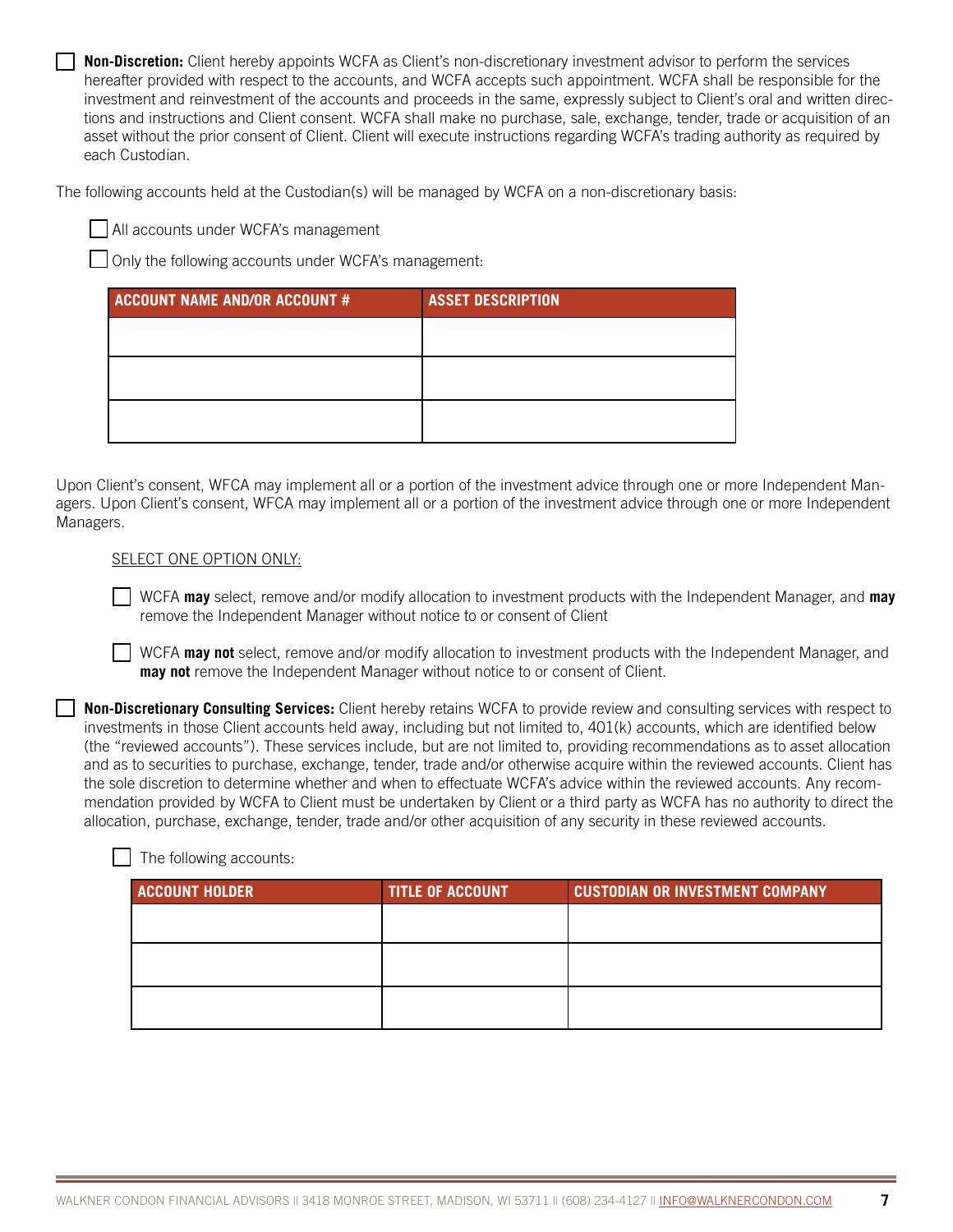## **SCHEDULE B**

## FEES

#### **Investment Advisory Services**

**Fee Schedule – SELECT ONE OPTION ONLY:** 

- **• Standard Fee Schedule**
- **• Alternate Fee Schedule**

Standard Fee Schedule: For investment advisory services, Client will pay WCFA a monthly investment management fee based on the following marginal rates:

| <b>ASSETS UNDER MANAGEMENT</b> | <b>ANNUAL FEE RATE</b> |
|--------------------------------|------------------------|
| \$1,000,000 or less            | 1.00%                  |
| \$1,000,001 to \$3,000,000     | 0.75%                  |
| \$3,000,001 to \$5,000,000     | 0.50%                  |
| More than \$5,000,000          | 0.25%                  |

*For example, a client with a \$2,000,000 would pay an annualized fee of 1.00% on the first \$1 mil. and 0.75% on th second \$1 mil., for a blended annualized fee of 0.875% (a monthly fee 1/12 of annual fee, 0.0729%).*

Alternate Fee Schedule: For investment advisory services, Client will pay WCFA a monthly investment management fee based on the following marginal rates:

| <b>ASSETS UNDER MANAGEMENT</b> | <b>ANNUAL FEE RATE</b> |
|--------------------------------|------------------------|
| \$1,000,000 or less            |                        |
| \$1,000,001 to \$3,000,000     |                        |
| \$3,000,001 to \$5,000,000     |                        |
| More than \$5,000,000          |                        |

*For example, a client with a \$2,000,000 would pay an annualized fee of 1.00% on the first \$1 mil. and 0.75% on the second \$1 mil., for a blended annualized fee of 0.875% (a monthly fee 1/12 of annual fee, 0.0729%).*

Check Here if fees will be debited in a manner other than monthly. Describe the alternative fee arrangement below: